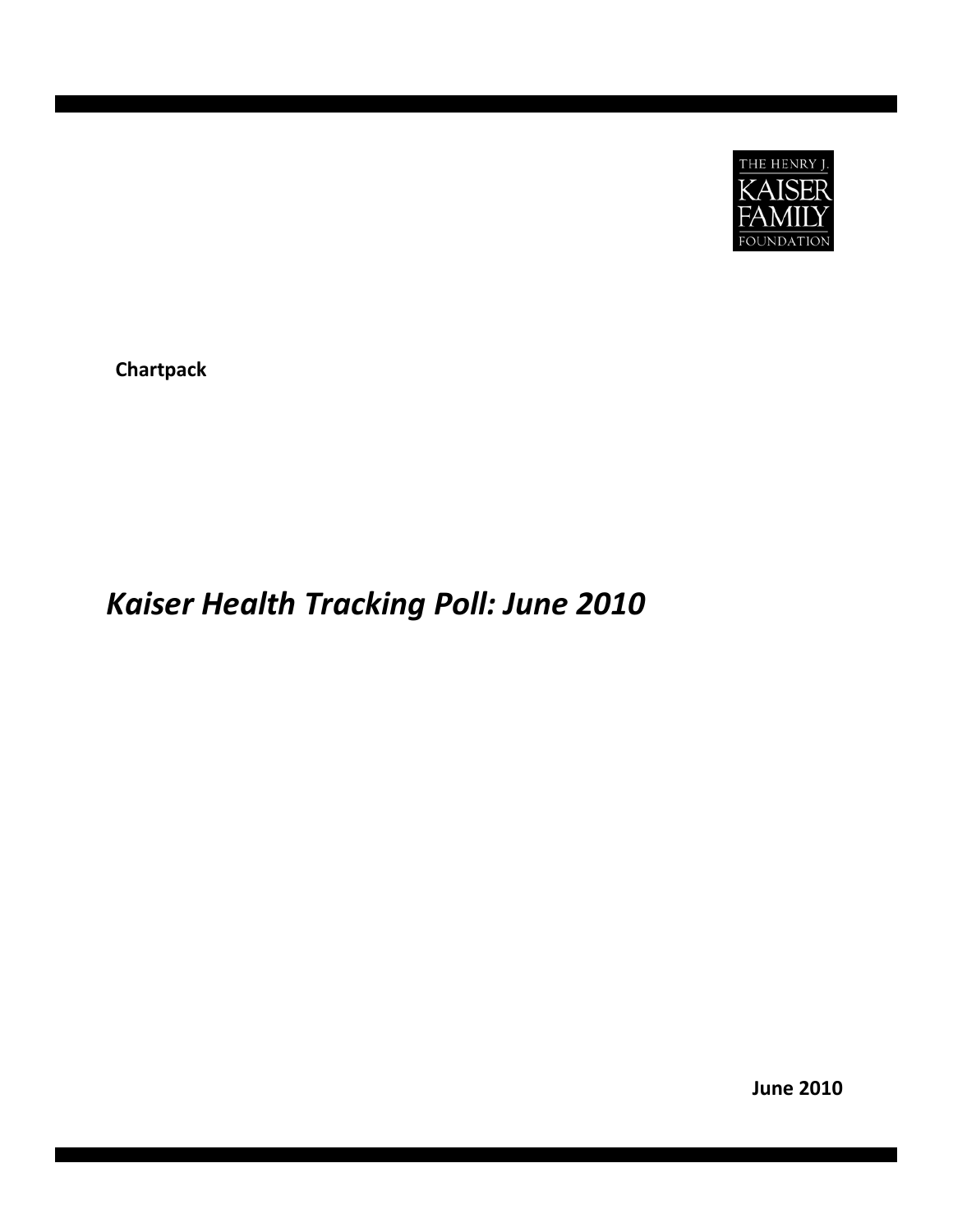

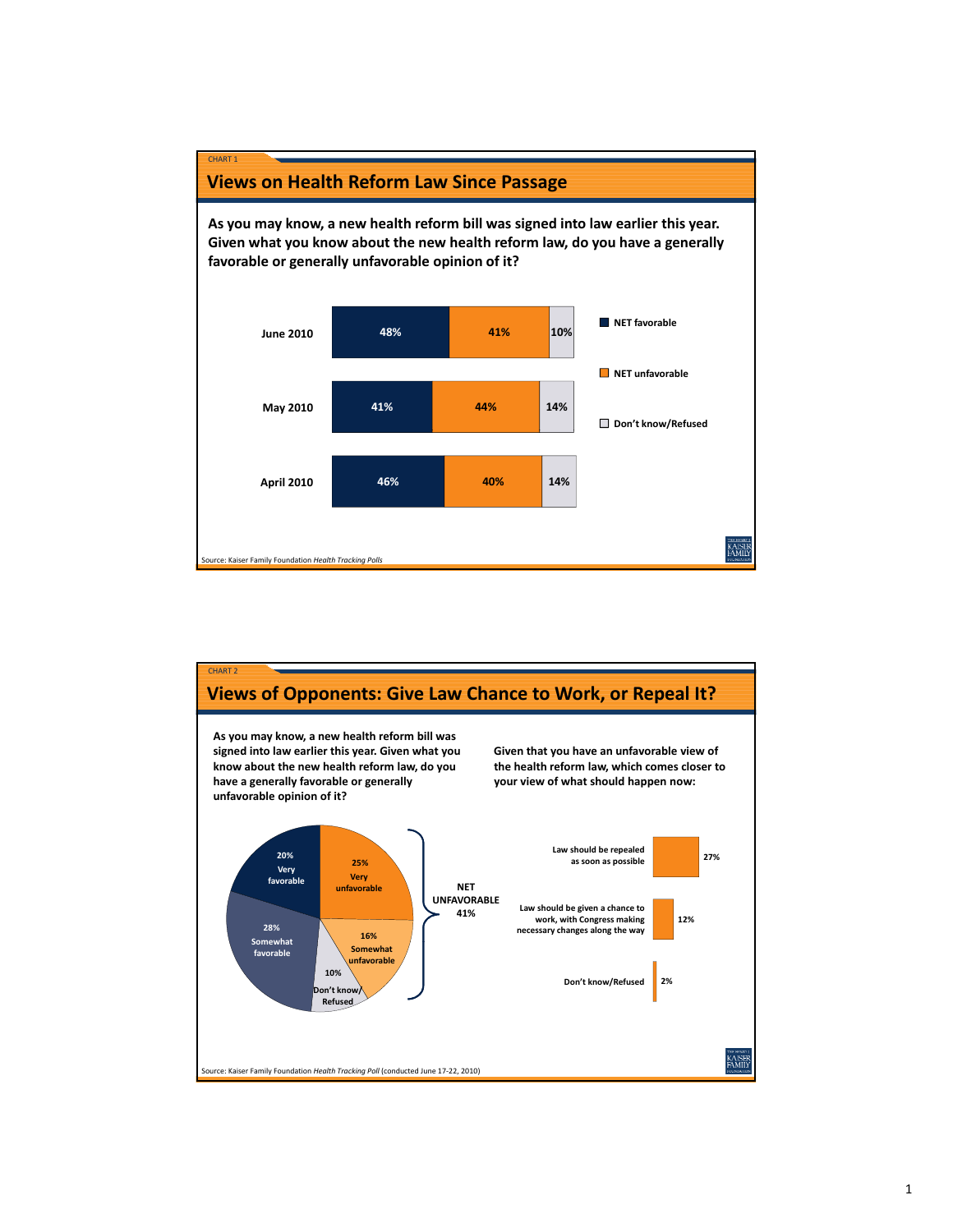

## CHART 4 **Issues for the November 2010 Congressional Elections Thinking ahead to the November 2010 Congressional elections, how important will each of the following issues be to your vote for Congress this year? Extreme Very E** Somewhat **E** Not too<br> **Extreme Important E** important **AMONG REGISTERED VOTERS 42% 44% 45% 52% 36% 35% 35% 39% 13% 7% 15% 13% 7% 5% 6% The economy 2% Health care The budget deficit The Gulf Coast oil spill important important important important 26% 37% 37% 40% 39% 32% 38% 41% 24% 20% 17% 14% 8% 9% 8% 4% The wars in Iraq and Afghanistan Unemployment Dissatisfaction with government Energy policy** Note: Don't know/Refused answers not shown.

Source: Kaiser Family Foundation *Health Tracking Poll* (conducted June 17‐22, 2010)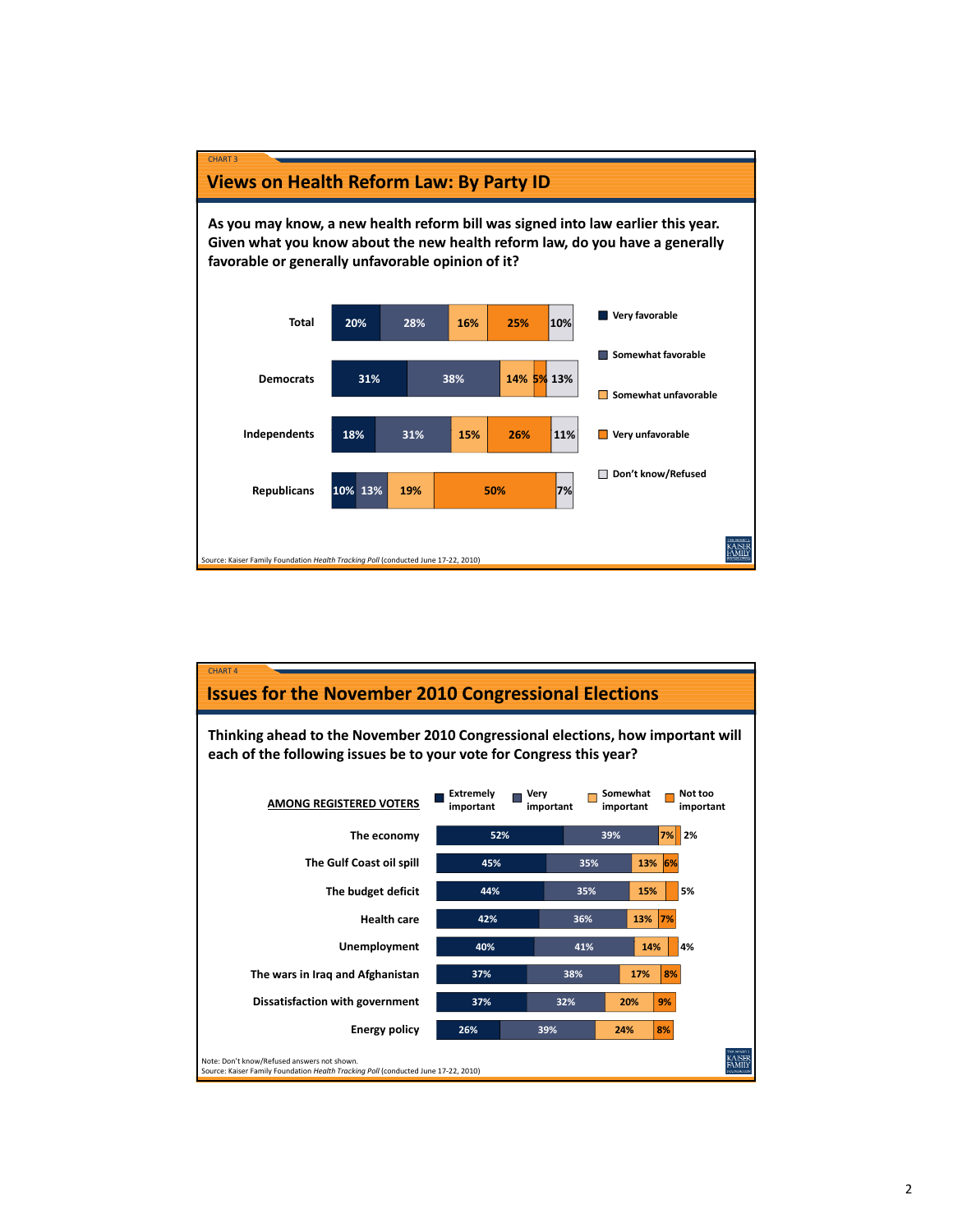| <b>CHART 5</b><br><b>Looking Toward November: Most Important Issue</b>                                                                        |                |                |              |                |  |  |
|-----------------------------------------------------------------------------------------------------------------------------------------------|----------------|----------------|--------------|----------------|--|--|
| Of the issues you said would be extremely important to your vote for Congress in<br>November, which one would you say will be most important? |                |                |              |                |  |  |
| <b>AMONG REGISTERED VOTERS</b>                                                                                                                |                |                |              |                |  |  |
| <b>Most important issue</b>                                                                                                                   | All            | Dem.           | Ind.         | Rep.           |  |  |
| NET The Economy and Unemployment                                                                                                              | 29%            | 33%            | 26%          | 25%            |  |  |
| The economy                                                                                                                                   | 17             | 19             | 16           | 14             |  |  |
| Unemployment                                                                                                                                  | 12             | 14             | 10           | 11             |  |  |
| Dissatisfaction with government                                                                                                               | 13             | 5              | 13           | 19             |  |  |
| <b>Health care</b>                                                                                                                            | 12             | 14             | 12           | 10             |  |  |
| The Gulf Coast oil spill                                                                                                                      | 9              | 9              | 10           | 8              |  |  |
| The budget deficit                                                                                                                            | 9              | $\overline{7}$ | 8            | 13             |  |  |
| The wars in Iraq/Afghanistan                                                                                                                  | $\overline{ }$ | 8              | 6            | $\overline{7}$ |  |  |
| Energy policy                                                                                                                                 | $\mathbf{2}$   | $\overline{2}$ | $\mathbf{1}$ | 1              |  |  |
|                                                                                                                                               |                |                |              |                |  |  |
| Source: Kaiser Family Foundation Health Tracking Poll (conducted June 17-22, 2010)                                                            |                |                |              |                |  |  |

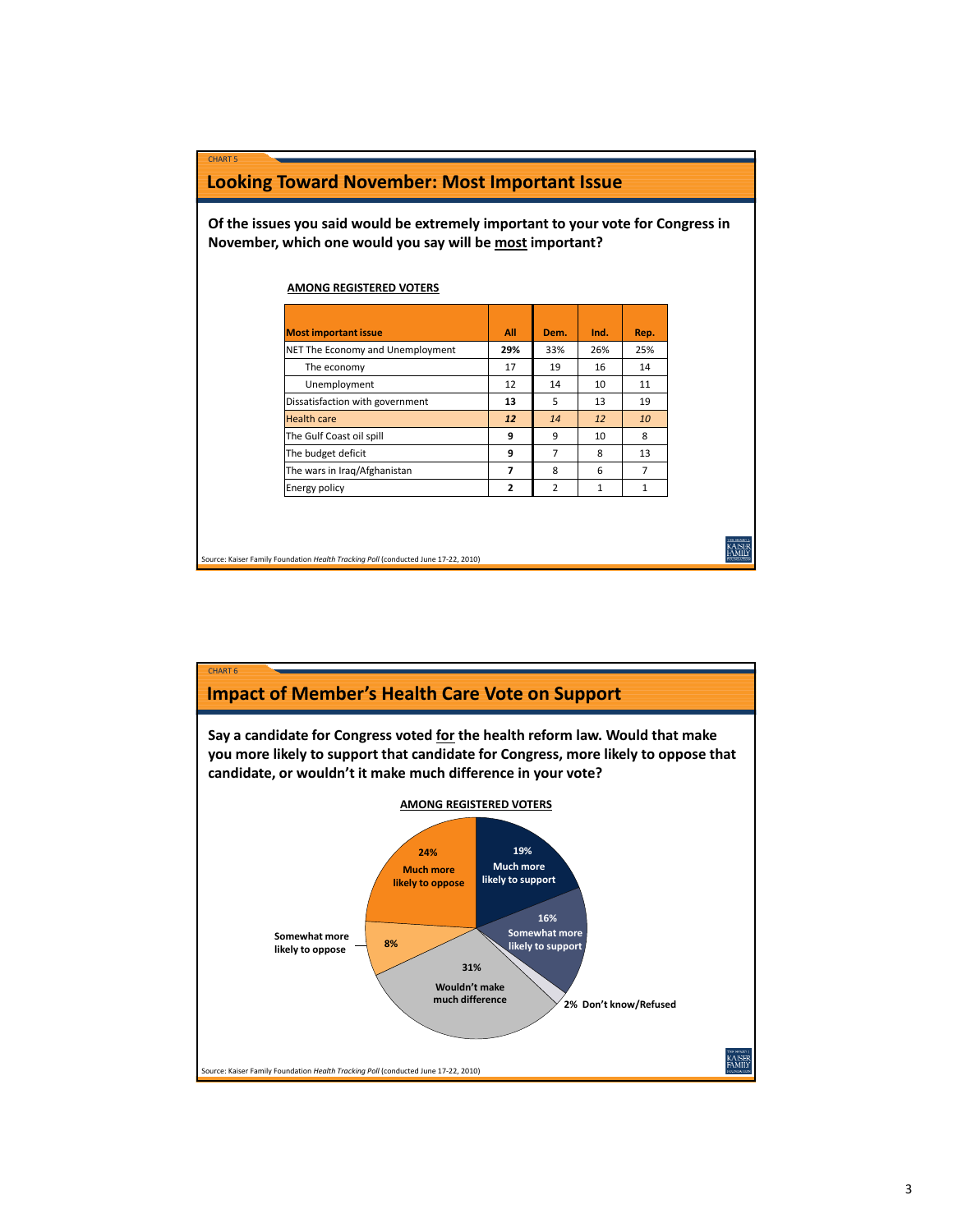

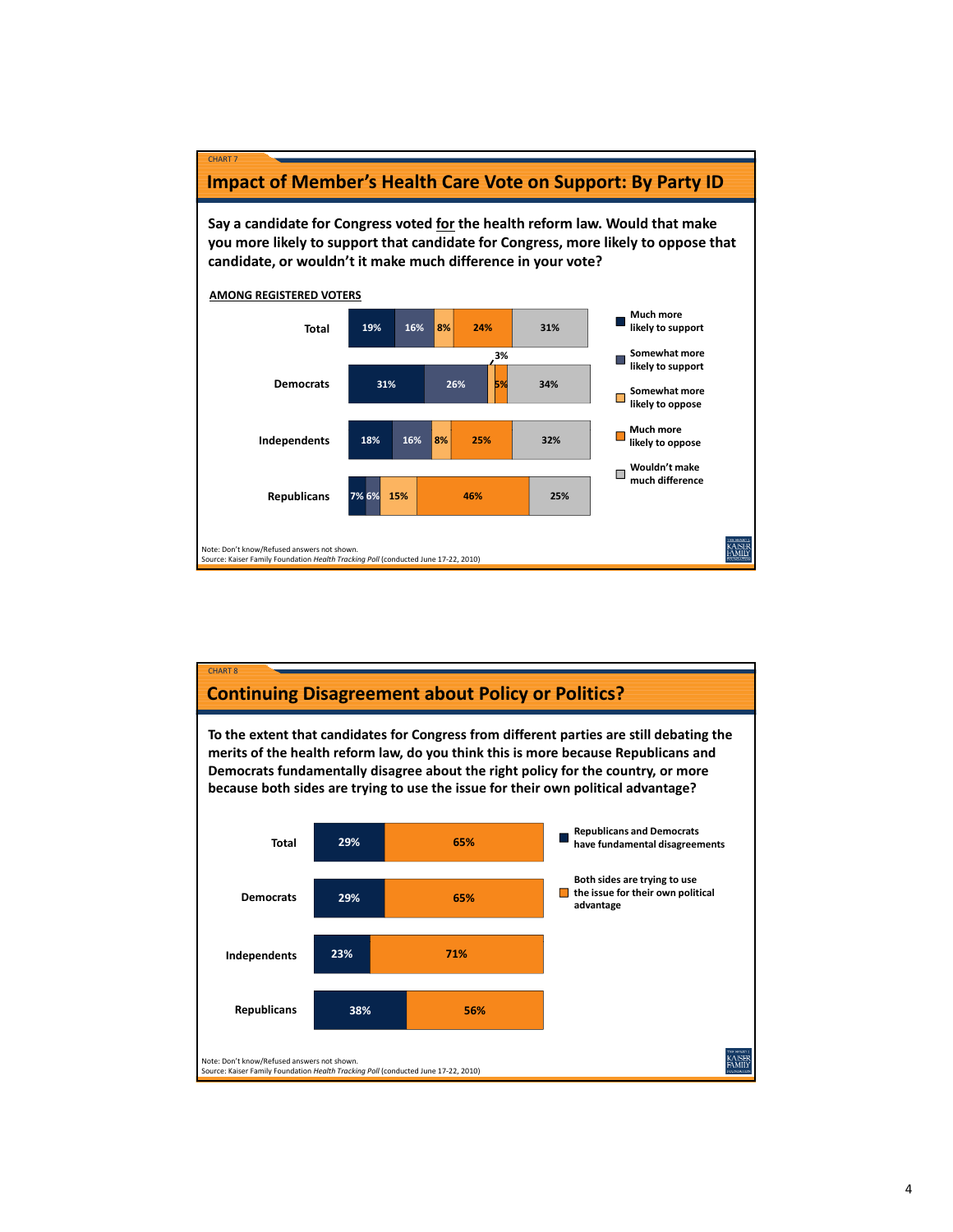| <b>Familiarity with Elements of the Health Reform Law</b>                                                                                                                                            |                                                         |            |  |  |  |  |  |
|------------------------------------------------------------------------------------------------------------------------------------------------------------------------------------------------------|---------------------------------------------------------|------------|--|--|--|--|--|
|                                                                                                                                                                                                      |                                                         |            |  |  |  |  |  |
|                                                                                                                                                                                                      | Percent who recognize element is included in reform law |            |  |  |  |  |  |
|                                                                                                                                                                                                      | <b>June 2010</b>                                        | April 2010 |  |  |  |  |  |
| Subsidy assistance to individuals                                                                                                                                                                    | 72%                                                     | 75%        |  |  |  |  |  |
| <b>Guaranteed issue</b>                                                                                                                                                                              | 70                                                      | 64         |  |  |  |  |  |
| <b>Employer penalties</b>                                                                                                                                                                            | 70                                                      | 61         |  |  |  |  |  |
|                                                                                                                                                                                                      |                                                         |            |  |  |  |  |  |
| Extend dependent coverage until age 26                                                                                                                                                               | 69                                                      | 70         |  |  |  |  |  |
| Individual mandate                                                                                                                                                                                   | 67                                                      | 71         |  |  |  |  |  |
| Tax credits to small business                                                                                                                                                                        | 67                                                      | 66         |  |  |  |  |  |
| <b>Medicaid expansion</b>                                                                                                                                                                            | 66                                                      | 64         |  |  |  |  |  |
| High risk pool for individuals with pre-existing conditions                                                                                                                                          | 65                                                      | 64         |  |  |  |  |  |
| Basic benefits package, defined by government                                                                                                                                                        | 64                                                      | n/a        |  |  |  |  |  |
| Health insurance exchanges                                                                                                                                                                           | 62                                                      | 62         |  |  |  |  |  |
| Increase Medicare payroll tax on wealthy                                                                                                                                                             | 62                                                      | 66         |  |  |  |  |  |
| Limit increases in Medicare provider payments                                                                                                                                                        | 59                                                      | 59         |  |  |  |  |  |
| Eliminating caps on lifetime benefits                                                                                                                                                                | 59                                                      | 56         |  |  |  |  |  |
| Gradually close the Medicare "doughnut hole"                                                                                                                                                         | 59                                                      | 56         |  |  |  |  |  |
| Cadillac-plan tax on insurers                                                                                                                                                                        | 58                                                      | 58         |  |  |  |  |  |
| Federal review of health plan premium increases                                                                                                                                                      | 58                                                      | n/a        |  |  |  |  |  |
|                                                                                                                                                                                                      |                                                         |            |  |  |  |  |  |
| Prohibit gender rating                                                                                                                                                                               | 48                                                      | 43         |  |  |  |  |  |
| Question wording abbreviated. See Toplines: http://www.kff.org/kaiserpolls/8082.cfm for full question wording.<br>Source: Kaiser Family Foundation Health Tracking Poll (conducted June 17-22, 2010) |                                                         |            |  |  |  |  |  |

CHART 9

| <b>CHART 10</b>                                                                                                                                                                                      |                                |                            |  |  |  |  |
|------------------------------------------------------------------------------------------------------------------------------------------------------------------------------------------------------|--------------------------------|----------------------------|--|--|--|--|
| <b>Opinions on Elements of the Health Reform Law</b>                                                                                                                                                 |                                |                            |  |  |  |  |
|                                                                                                                                                                                                      |                                |                            |  |  |  |  |
|                                                                                                                                                                                                      |                                |                            |  |  |  |  |
| For each element of the health reform law I name, please<br>tell me if your opinion of it is very favorable, somewhat<br>favorable, somewhat unfavorable, or very unfavorable?                       | <b>Net</b><br><b>Favorable</b> | "Verv"<br><b>Favorable</b> |  |  |  |  |
| Health insurance exchanges                                                                                                                                                                           | 87%                            | 54%                        |  |  |  |  |
| Tax credits to small business                                                                                                                                                                        | 82                             | 49                         |  |  |  |  |
| Gradually closing the Medicare "doughnut hole"                                                                                                                                                       | 81                             | 51                         |  |  |  |  |
| High risk pool for individuals with pre-existing conditions                                                                                                                                          | 78                             | 44                         |  |  |  |  |
| Subsidy assistance to individuals                                                                                                                                                                    | 76                             | 42                         |  |  |  |  |
| Extend dependent coverage until age 26                                                                                                                                                               | 71                             | 47                         |  |  |  |  |
| Medicaid expansion                                                                                                                                                                                   | 69                             | 37                         |  |  |  |  |
| Federal reviews of health plan premium increases                                                                                                                                                     | 69                             | 34                         |  |  |  |  |
| <b>Guaranteed issue</b>                                                                                                                                                                              | 69                             | 45                         |  |  |  |  |
| Prohibit gender rating                                                                                                                                                                               | 65                             | 42                         |  |  |  |  |
| Eliminating caps on lifetime benefits                                                                                                                                                                | 64                             | 35                         |  |  |  |  |
| Increase Medicare payroll tax on wealthy                                                                                                                                                             | 61                             | 36                         |  |  |  |  |
| Basic benefits package, defined by government                                                                                                                                                        | 59                             | 27                         |  |  |  |  |
| Limit increases in Medicare provider payments                                                                                                                                                        | 58                             | 19                         |  |  |  |  |
| Cadillac-plan tax on insurers                                                                                                                                                                        | 58                             | 28                         |  |  |  |  |
| <b>Employer penalties</b>                                                                                                                                                                            | 51                             | 27                         |  |  |  |  |
| Individual mandate                                                                                                                                                                                   | 34                             | 14                         |  |  |  |  |
| Question wording abbreviated. See Toplines: http://www.kff.org/kaiserpolls/8082.cfm for full question wording.<br>Source: Kaiser Family Foundation Health Tracking Poll (conducted June 17-22, 2010) |                                |                            |  |  |  |  |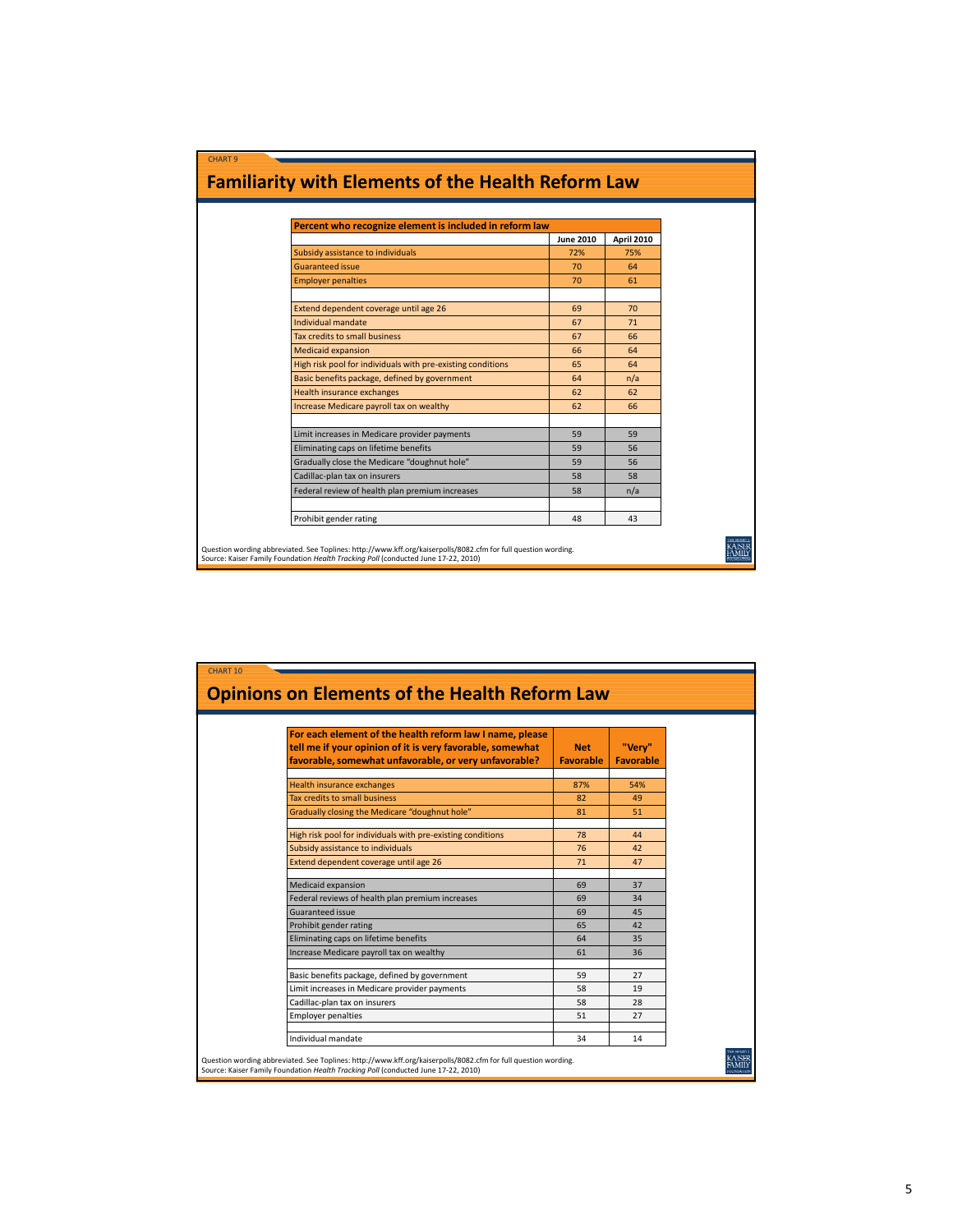

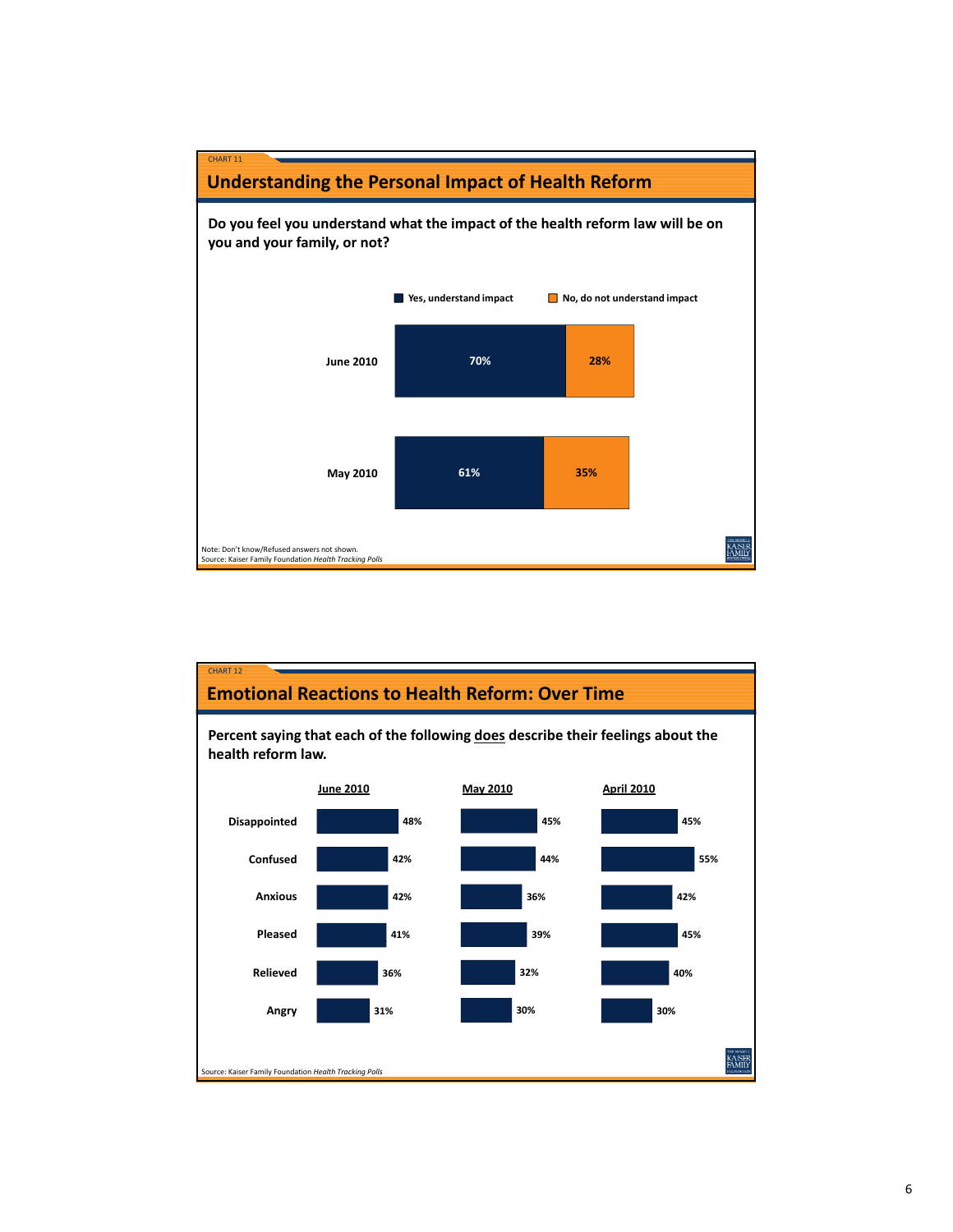

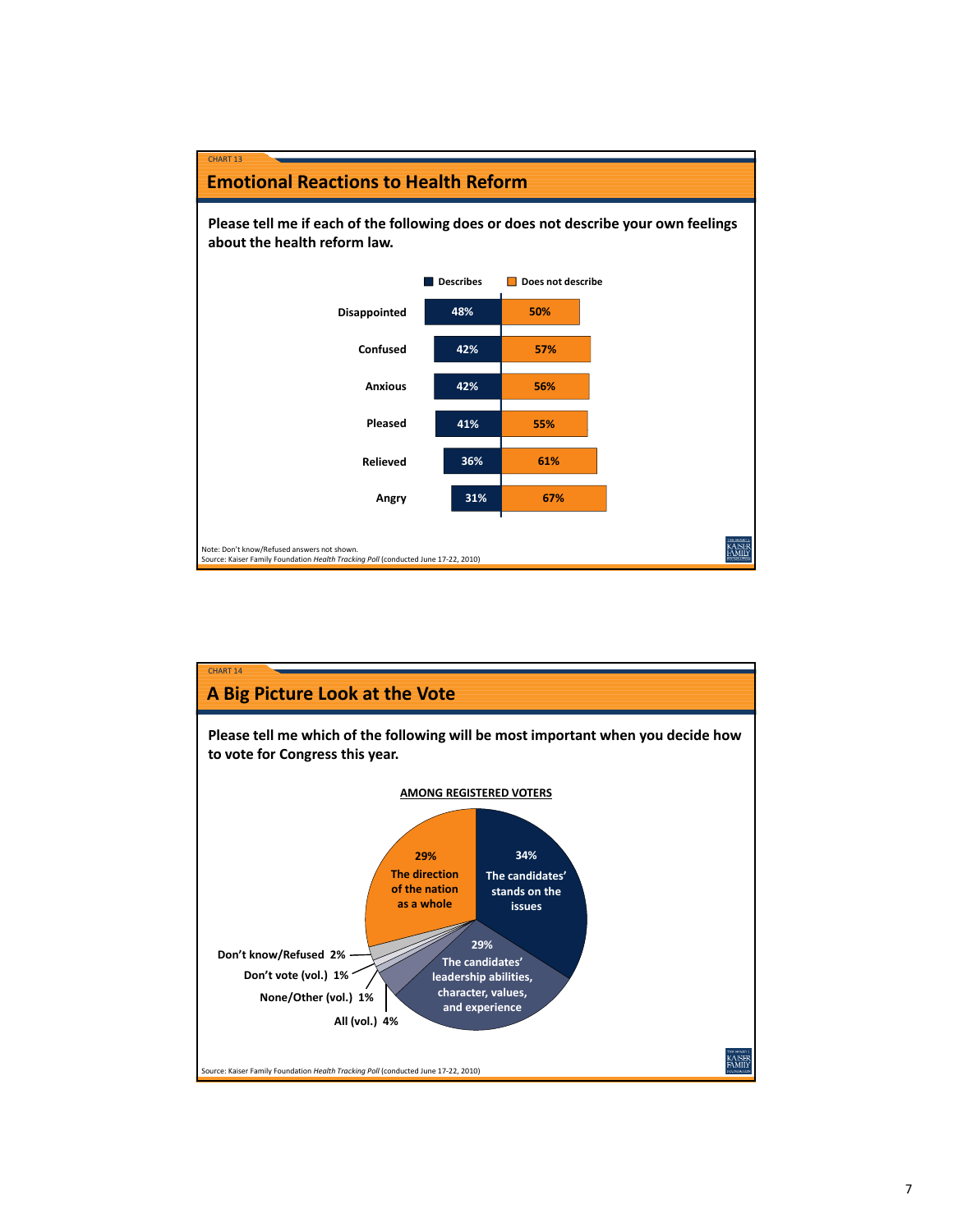

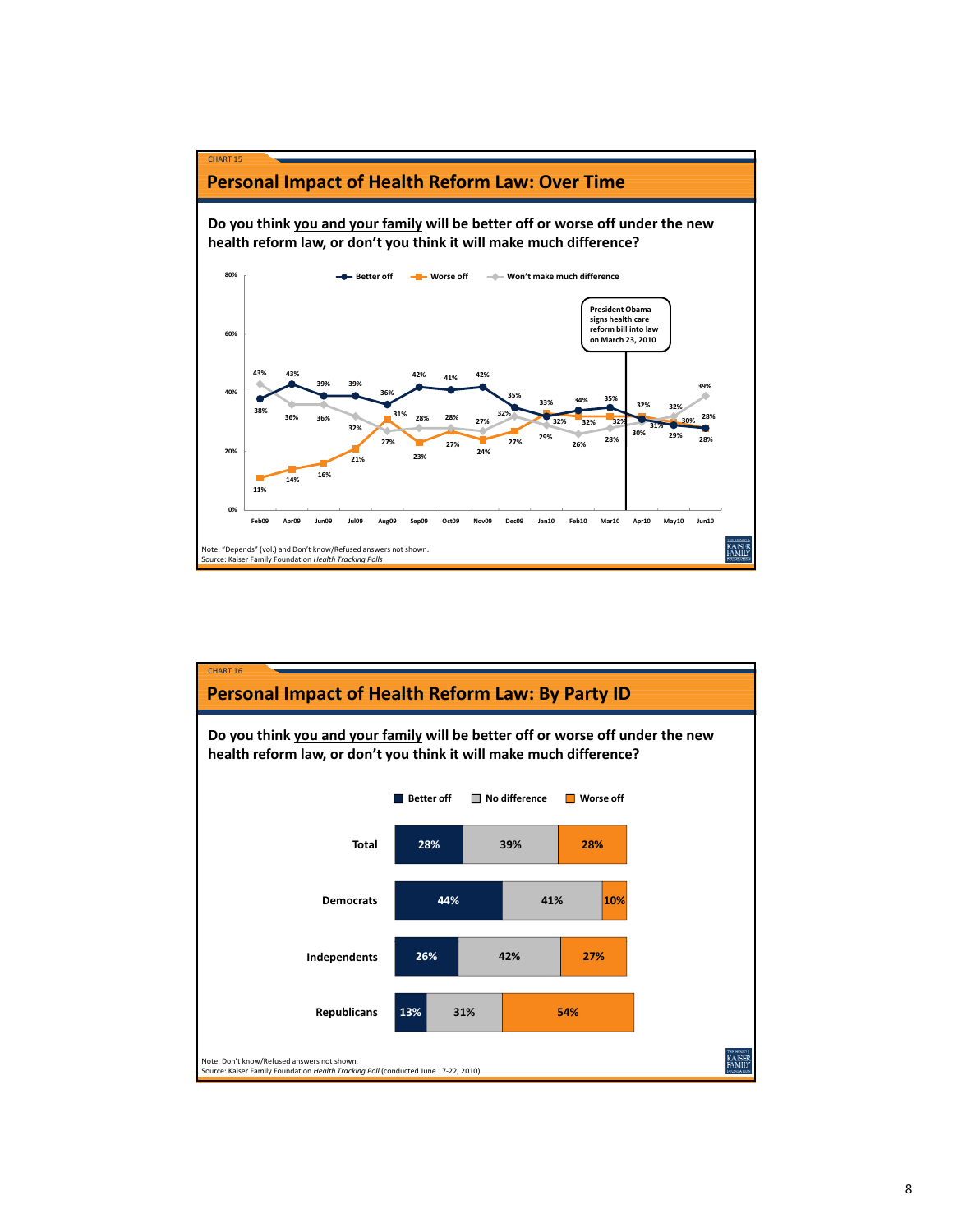

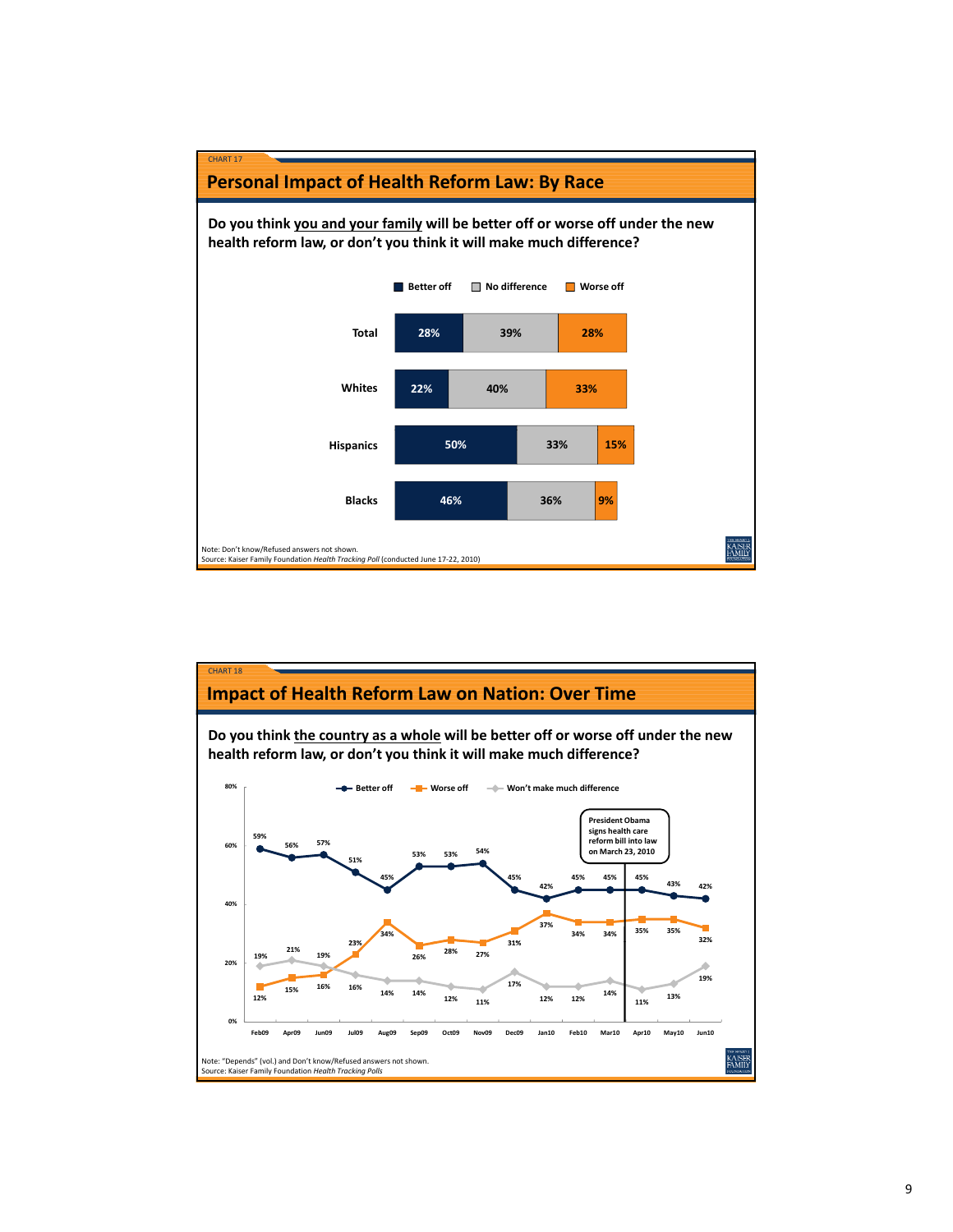